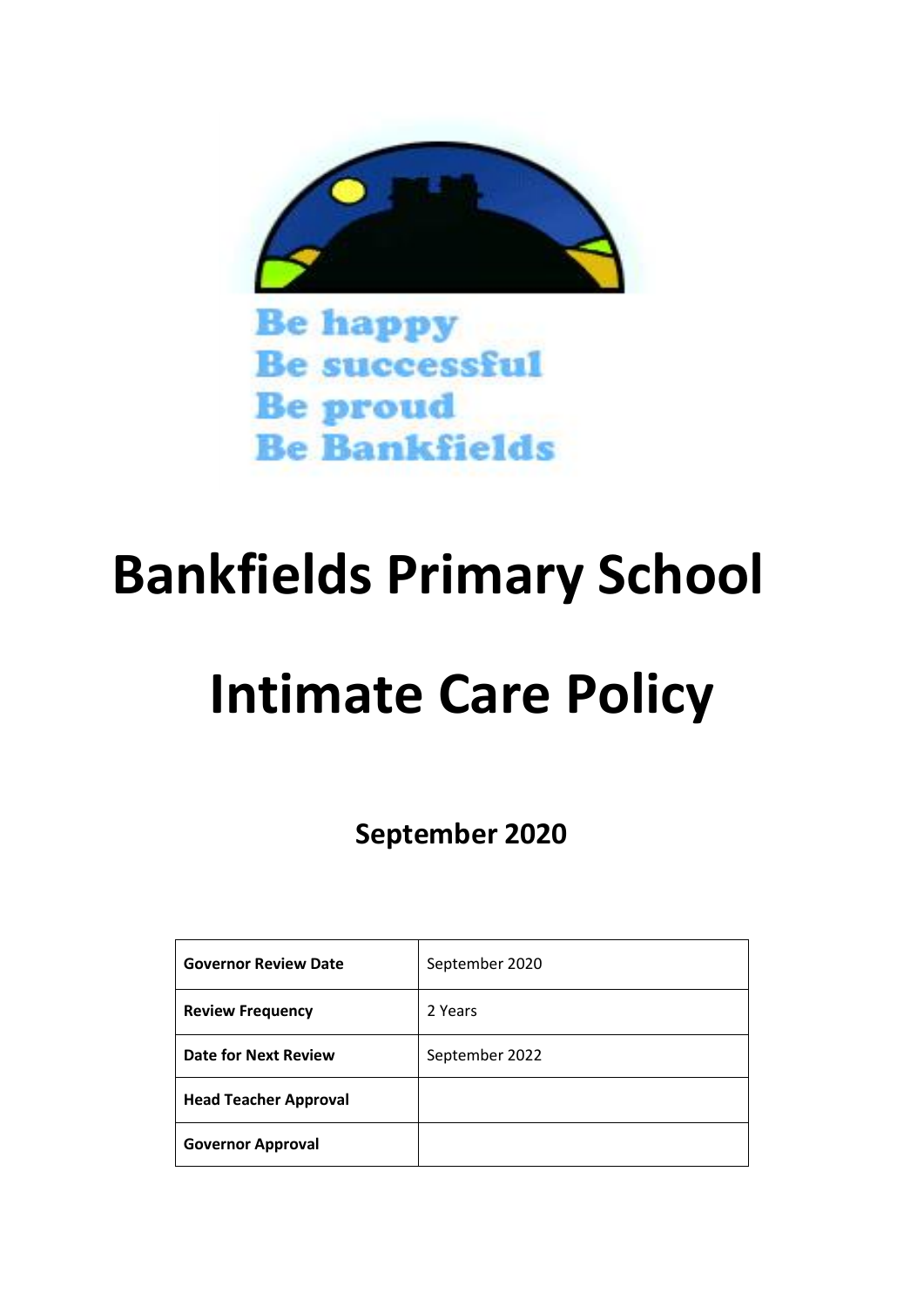## **Intimate Care Policy**

## **Introduction**

At Bankfields Primary School we recognise that all children have different rates of development and differing needs during their time at school.

Most children achieve continence before starting full-time school. However, there are many more children in mainstream educational establishments who are not fully independent. Some children remain dependent on long-term support for personal care, while others progress slowly towards independence.

The achievement of continence can be seen as the most important single self-help skill, improving the person's quality of life, independence and self-esteem. The stigma associated with wetting and soiling accidents can cause enormous stress and embarrassment to the children and families concerned particularly as they progress through school. Difficulties with continence severely inhibit a child's inclusion in school and the community. Children with toileting problems who receive support and understanding from those who act *in loco parentis* are more likely to achieve their full potential.

We are committed to ensuring that all pupils are able to access the whole curriculum and are able to be included in all aspects of school life. This includes providing suitable changes of clothing and attending to continence needs of our pupils where accidents occur.

## **Aims**

All children have the right to be safe, to be treated with courtesy, dignity and respect and to be able to access all aspects of the educational curriculum and Bankfields Primary School will work:

 $\Box$  To ensure that pupils with continence difficulties are not discriminated against in line with the Equalities Act 2010

 $\Box$  To provide help and support to pupils in becoming fully independent in personal hygiene

- $\Box$  To treat continence issues sensitively so as to maintain the self-esteem of the child
- $\Box$  Work with parents in delivering a suitable care plan where necessary

 $\Box$  To ensure that staff dealing with continence issues work within guidelines that protect themselves and the pupils involved (link to Health and Safety (H&S) Policy and guidelines and Safeguarding Children Policy)

Bankfields School will not refuse to admit any child in to full time school who has incontinence issues including not being toilet trained. If the child has a medical need or disability, the school will ensure that a support plan is in place to manage the individual child's needs as part of a SEND plan. If the child has not been toilet trained, the school will work with parents to support with this and create a shared support plan.

## **Pupils' Needs**

The staff work hard to build effective relationships with the parents and carers of the children attending Bankfields Primary School. Any particular needs that a child may have will be dealt with sensitively and appropriately, working with parents/carers to ensure that each child can access the curriculum. Any child who has personal care or continence needs will be attended to in a designated area within school as identified in any support plan.

Parents will not be contacted to deal with day to day accidents and will only be contacted if:

• they are part of the agreed support plan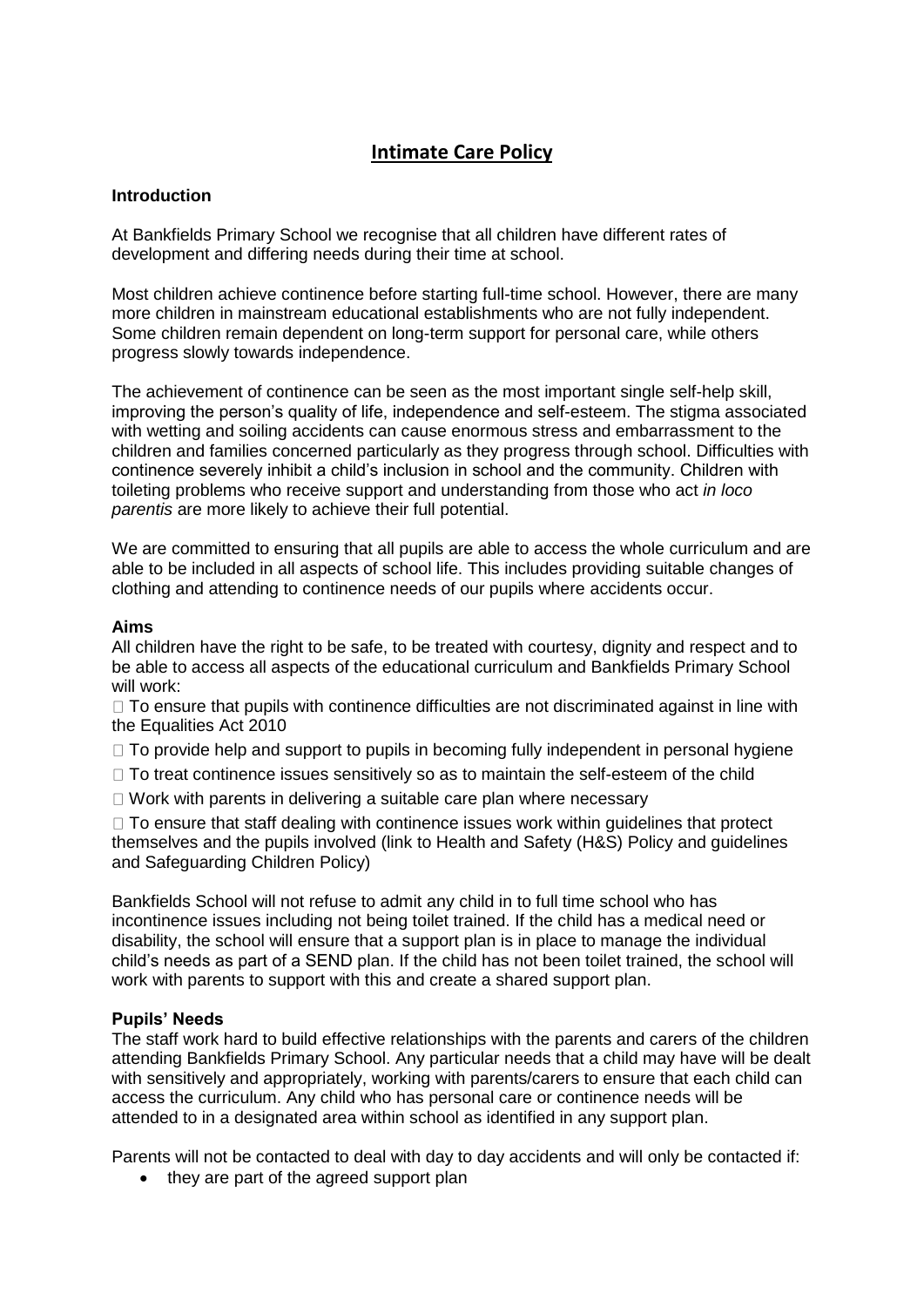• in extreme cases where soiling is severe and/or linked to illness e.g. sickness and diarrhoea, or when a child refuses to let a member of staff help change their clothing.

Many girls begin menstruation during their time at primary schools. The school ensures that sanitary bins are provided in the girls toilets of the east building. We recognise that this can be a very emotional and difficult time for our young girls and staff will deal with children discreetly and sensitively.

The school will also provide sanitary towels for our young girls if required. There are also showers at the back of the girls toilets in the sports and arts building that children can use if the need arises

## **Care Plans**

Where a pupil has particular needs (eg wearing nappies or pull-ups regularly, or has continence difficulties which are more frequent than the odd 'accident', staff will work with parents/carers (and health visitors/school nurse, if appropriate) to set out a care plan to ensure that the child is able to attend daily.

The written care plan (Appendix A) will include:

- $\Box$  Who will change the child including back-up arrangements in case of staff absence of turnover
- $\Box$  Where changing will take place
- $\Box$  What resources and equipment will be used (cleansing agents used or cream to be applied?) and clarification of who is responsible (parent or school) for the provision of the resources and equipment.
- $\Box$  What the staff member will do if the child is unduly distressed by the experience or if the staff member notices marks or injuries
- $\Box$  Training requirements for staff
- □ Arrangements for school trips and outings
- $\Box$  Care plan review arrangements

## **Care Plan Agreements**

In these circumstances it may be appropriate for the school to set up an agreement that defines the responsibilities that each partner has, and the expectations each has for the other (see Appendix B). This will include:

## **The parent:**

- $\Box$  agreeing to ensure that the child is changed at the latest possible time before being brought to the setting/school
- $\Box$  providing the setting/school with spare nappies or pull ups and a change of clothing
- $\Box$  understanding and agreeing the procedures that will be followed when their child is changed at school either by themselves or staff–including the use of any cleanser or wipes
- $\Box$  agreeing to inform the setting/school should the child have any marks/rash
- $\Box$  agreeing to a 'minimum change' policy i.e. the setting/school would not undertake to change the child more frequently than if s/he were at home.
- $\Box$  Agreeing to review arrangements should this be necessary

## **The school:**

- $\Box$  agreeing to change the child during a single session should the child have an accident
- $\Box$  agreeing how often the child would be changed should the child be staying for the full day
- $\Box$  agreeing to monitor the number of times the child is changed in order to identify progress made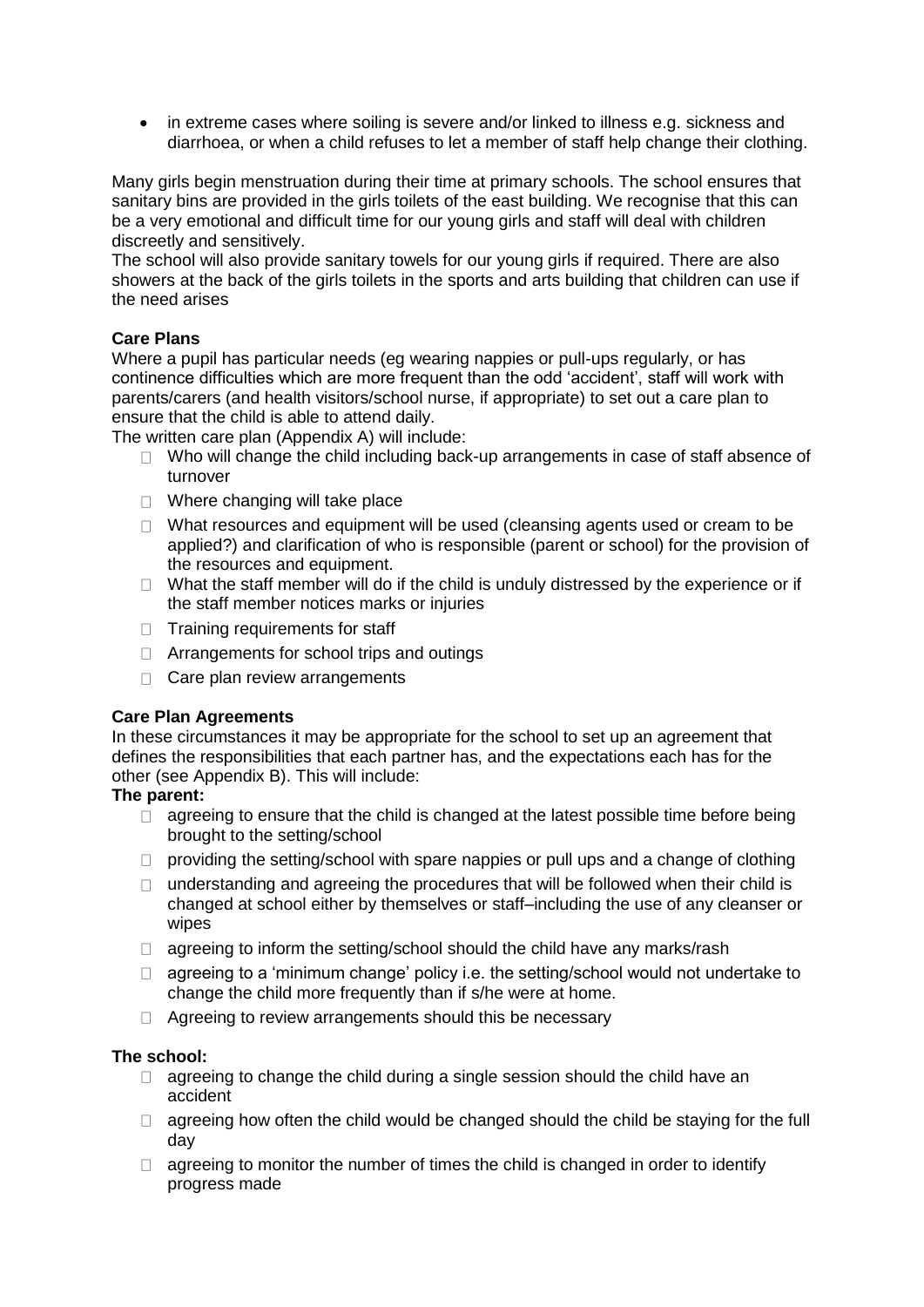- $\Box$  agreeing to report should the child be distressed, or if marks/rashes are seen
- $\Box$  agreeing to review arrangements should this be necessary.

This kind of agreement should help to avoid misunderstandings that might otherwise arise, and help parents feel confident that the setting/school is taking a holistic view of the child's needs.

Should a child with complex continence needs be admitted, the school will consider the possibility of special circumstances and/or provision being made. In such circumstances, an appropriate health care professional (School Nurse or Family Health Visitor) will be closely involved in forward planning.

## **Personal Care Procedures**

The staff at Bankfields Primary School will follow agreed procedures (see Appendix C) when attending to the care or continence needs of any pupil within the setting, whether this be a child with a care plan agreement or a child who has had an occasional 'accident'. **Health and Safety Procedures** 

When dealing with personal care and continence issues, staff will follow agreed health and safety procedures (see Appendix D) to protect both the child and the member of staff.

**Child Protection**.The normal process of changing continence or wet/soiled clothes should not raise child protection concerns, and there are no regulations that indicate that a second member of staff must be available to supervise the changing process to ensure that abuse does not take place. Few settings/schools will have the staffing resources to provide two members of staff for changing and DBS checks are carried out to the safety of children with staff employed in our school. If there is known risk of false allegation by a child then a single practitioner will not undertake changing. A student on placement will not change a child unsupervised.

Wherever possible, the same member of staff will be allowed to change named children. This reduces the risk to the child and promotes their dignity. The care plan will outline back up or contingency measures in the event that the named member of staff is not available.

## **Monitoring and Review**

- $\Box$  The SENCO will take responsibility for monitoring that agreed procedures are being followed and are meeting the needs of children and families.
- $\Box$  It is the SENCO responsibility to ensure that all practitioners follow the school policy.
- $\Box$  Any concerns that staff have about child protection issues will be reported to the Designated Safeguarding Lead (DSL) for further referral if appropriate.
- $\Box$  This policy runs alongside other school policies, particularly Safeguarding Children, SEND, and Health and Safety.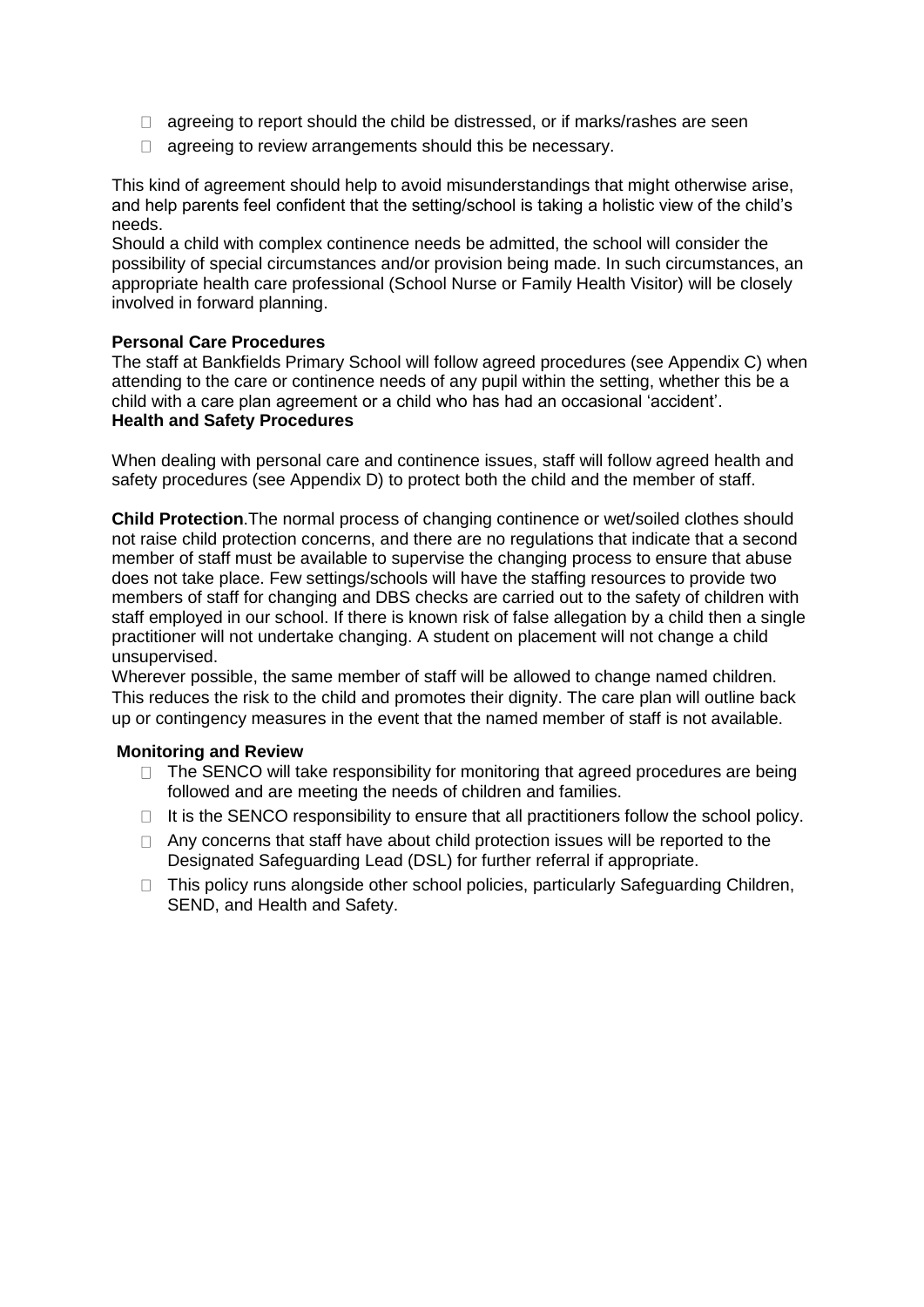## **Appendix A**

# **Bankfields Primary School**

## **Intimate Care Plan**

| Name of Child                                               |  |
|-------------------------------------------------------------|--|
| Name of person (s) to change child                          |  |
| Name of person to change child if main<br>adult unavailable |  |
| Where changing will take place                              |  |
| What resources and equipment to be used                     |  |
| Who will provide resources and equipment                    |  |
| Training required for staff                                 |  |
| Disposal of product                                         |  |
| Special arrangements for trips                              |  |
| When plan will be reviewed                                  |  |
| Review comments.                                            |  |
|                                                             |  |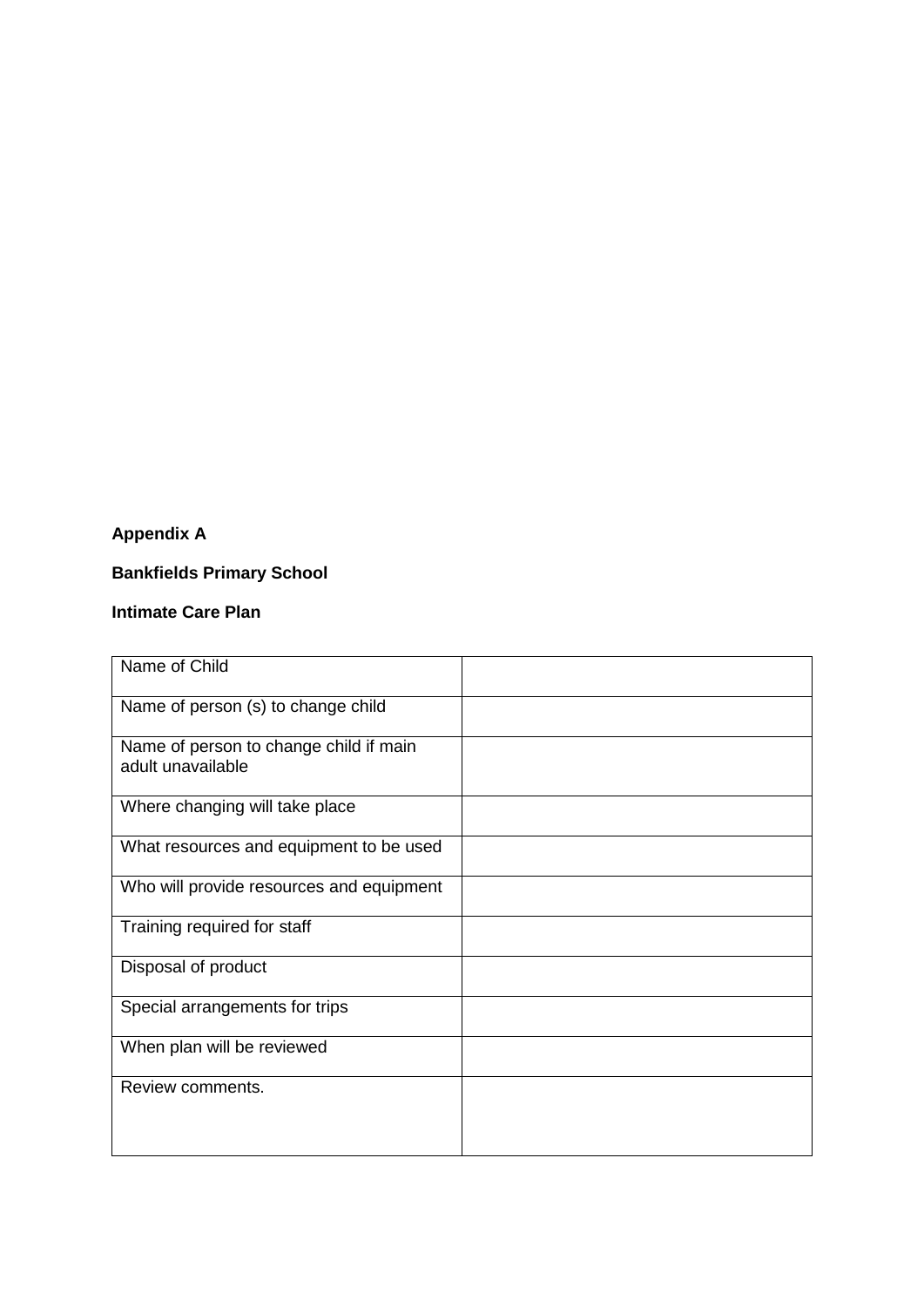## *APPENDIX B*  **Bankfields Primary School Intimate Care Plan Agreements**

## **The parent:**

 $\Box$  I agree to ensure that the child is changed at the latest possible time before being brought to the setting/school

 $\Box$  I will provide the setting/school with spare nappies or pull ups and a change of clothing

 $\Box$  I understand and agree the procedures that will be followed when my child is changed at school including the use of any cleanser or wipes

 $\Box$  I agree to inform the setting/school should the child have any marks/rash

 $\Box$  I agree to a 'minimum change' policy i.e. the school will not undertake to change the child more frequently than if s/he were at home.

 $\Box$  I agree to review arrangements should this be necessary

Signed: .................................................................................... (parent/carer)

## **The school:**

 $\Box$  We agree to change the child during a single session should the child have an accident

 $\Box$  We agree to monitor the number of times the child is changed in order to identify progress made

□ We agree to report should the child be distressed, or if marks/rashes are seen

□ We agree to review arrangements should this be necessary.

|--|--|

Name: ........................................................................................ (school member of staff)

Date: ....................................................................................